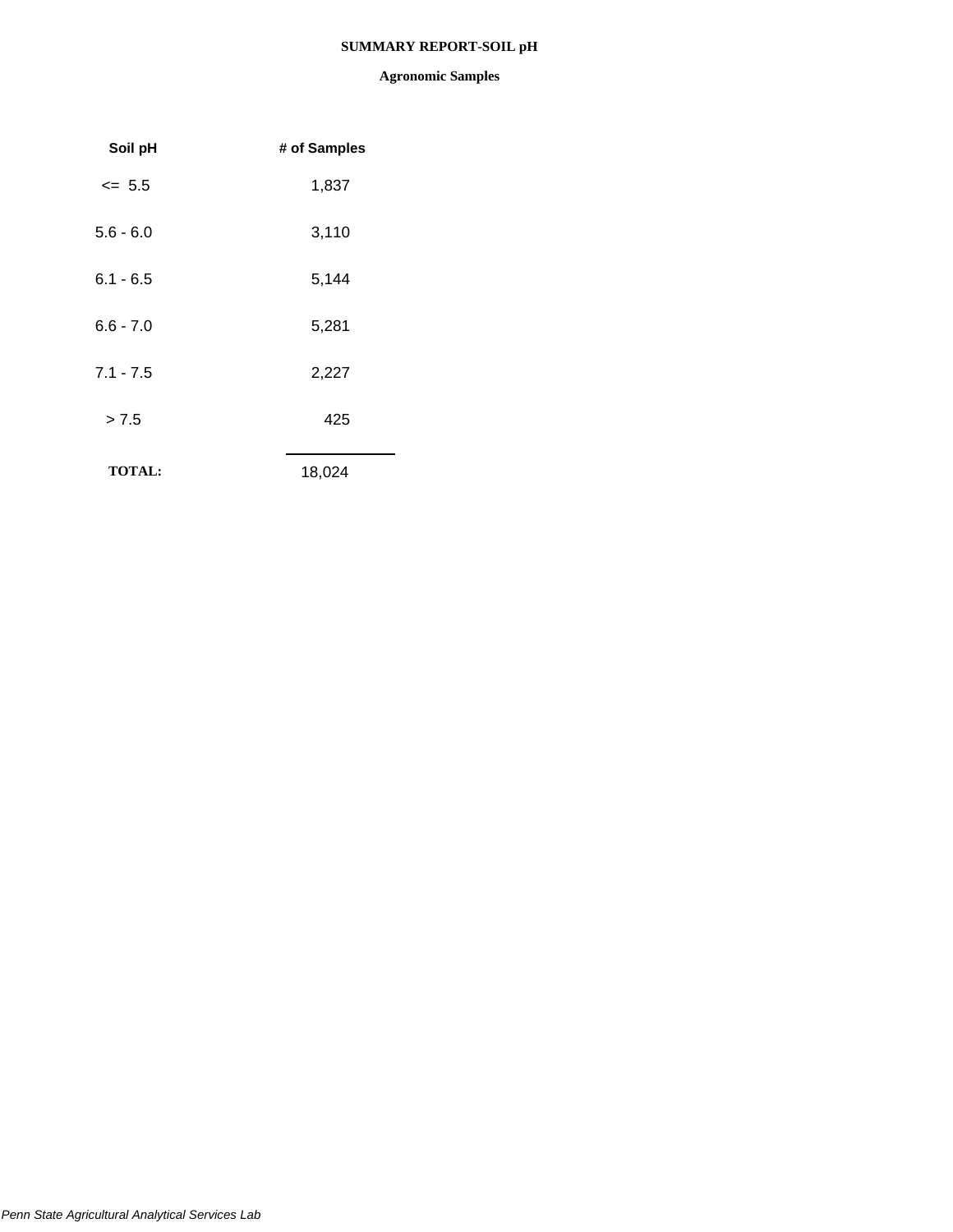| County           | <b>Total Samples</b> | pH          | # of Samples |
|------------------|----------------------|-------------|--------------|
| <b>ADAMS</b>     | 145                  |             |              |
|                  |                      |             |              |
|                  |                      | $\leq$ 5.5  | 3            |
|                  |                      | $5.6 - 6.0$ | 30           |
|                  |                      | $6.1 - 6.5$ | 53           |
|                  |                      | $6.6 - 7.0$ | 43           |
|                  |                      | $7.1 - 7.5$ | 15           |
|                  |                      | > 7.5       | $\mathbf{1}$ |
| <b>ALLEGHENY</b> | 100                  |             |              |
|                  |                      |             |              |
|                  |                      | $\leq$ 5.5  | 21           |
|                  |                      | $5.6 - 6.0$ | 20           |
|                  |                      | $6.1 - 6.5$ | 13           |
|                  |                      | $6.6 - 7.0$ | 15           |
|                  |                      | $7.1 - 7.5$ | 13           |
|                  |                      | > 7.5       | 18           |
| <b>ARMSTRONG</b> | 166                  |             |              |
|                  |                      |             |              |
|                  |                      | $\leq$ 5.5  | 23           |
|                  |                      | $5.6 - 6.0$ | 29           |
|                  |                      | $6.1 - 6.5$ | 40           |
|                  |                      | $6.6 - 7.0$ | 48           |
|                  |                      | $7.1 - 7.5$ | 13           |
|                  |                      | > 7.5       | 13           |
| <b>BEAVER</b>    | 79                   |             |              |
|                  |                      |             |              |
|                  |                      | $\leq$ 5.5  | $10$         |
|                  |                      | $5.6 - 6.0$ | 25           |
|                  |                      | $6.1 - 6.5$ | 21           |
|                  |                      | $6.6 - 7.0$ | 14           |
|                  |                      | $7.1 - 7.5$ | $\mathsf 9$  |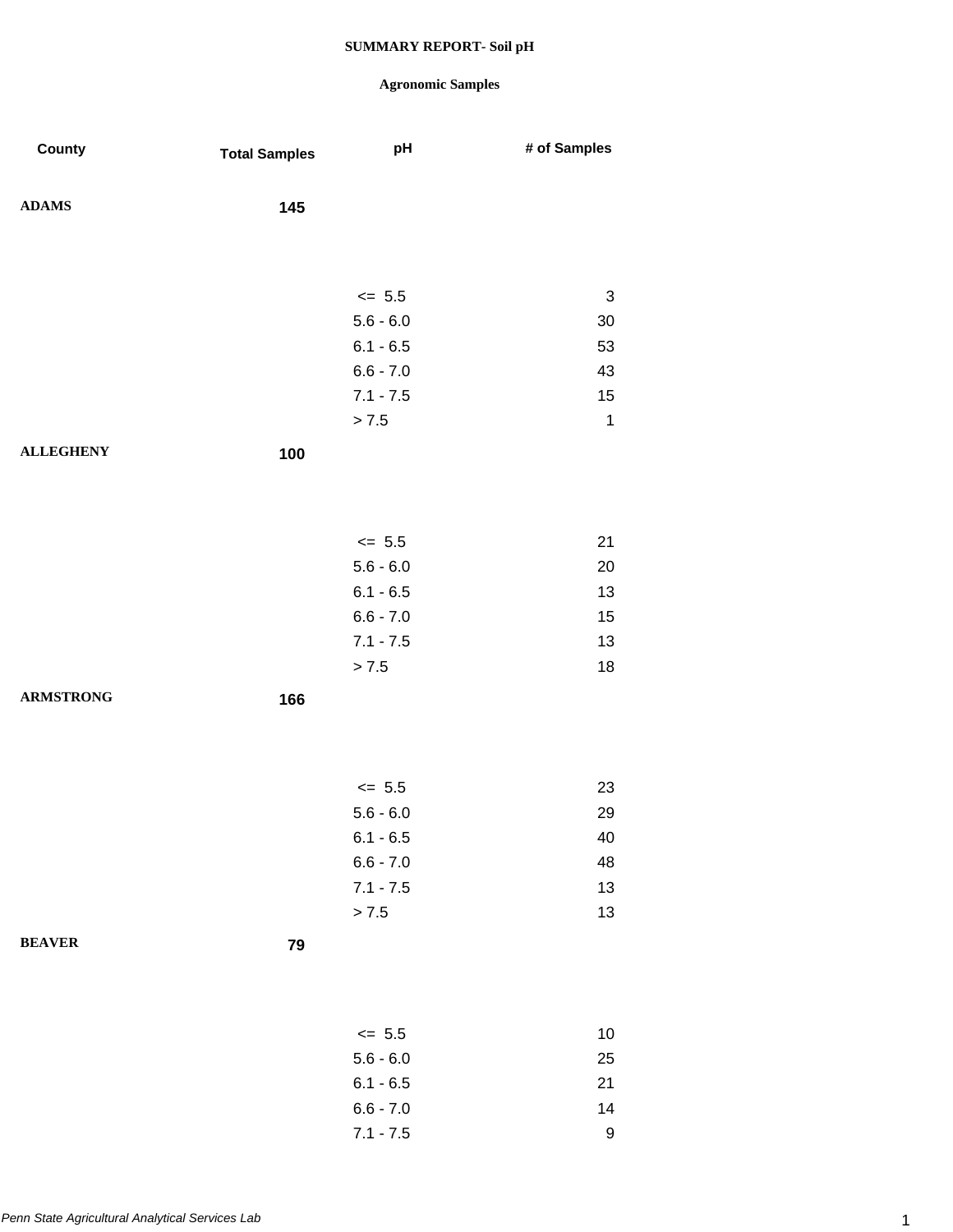| County          | <b>Total Samples</b> | pH                        | # of Samples |
|-----------------|----------------------|---------------------------|--------------|
| <b>BEDFORD</b>  | 276                  |                           |              |
|                 |                      |                           |              |
|                 |                      | $\leq$ 5.5                | 20           |
|                 |                      | $5.6 - 6.0$               | 52           |
|                 |                      | $6.1 - 6.5$               | 81           |
|                 |                      | $6.6 - 7.0$               | 84           |
|                 |                      | $7.1 - 7.5$               | 38           |
|                 |                      | > 7.5                     | $\mathbf{1}$ |
| <b>BERKS</b>    | 423                  |                           |              |
|                 |                      |                           |              |
|                 |                      | $\leq$ 5.5                | 18           |
|                 |                      | $5.6 - 6.0$               | 46           |
|                 |                      | $6.1 - 6.5$               | 128          |
|                 |                      | $6.6 - 7.0$               | 138          |
|                 |                      | $7.1 - 7.5$               | 79           |
|                 |                      | > 7.5                     | 14           |
| <b>BLAIR</b>    | 353                  |                           |              |
|                 |                      |                           |              |
|                 |                      | $\le$ 5.5                 | 14           |
|                 |                      | $5.6 - 6.0$               | 20           |
|                 |                      | $6.1 - 6.5$               | 57           |
|                 |                      | $6.6 - 7.0$               | 153          |
|                 |                      | $7.1 - 7.5$               | 98           |
|                 |                      | > 7.5                     | $11$         |
| <b>BRADFORD</b> | 510                  |                           |              |
|                 |                      |                           |              |
|                 |                      |                           |              |
|                 |                      | $\leq$ 5.5<br>$5.6 - 6.0$ | 43<br>82     |
|                 |                      | $6.1 - 6.5$               | 152          |
|                 |                      | $6.6 - 7.0$               | 156          |
|                 |                      | $7.1 - 7.5$               | $72\,$       |
|                 |                      | > 7.5                     | $\mathbf 5$  |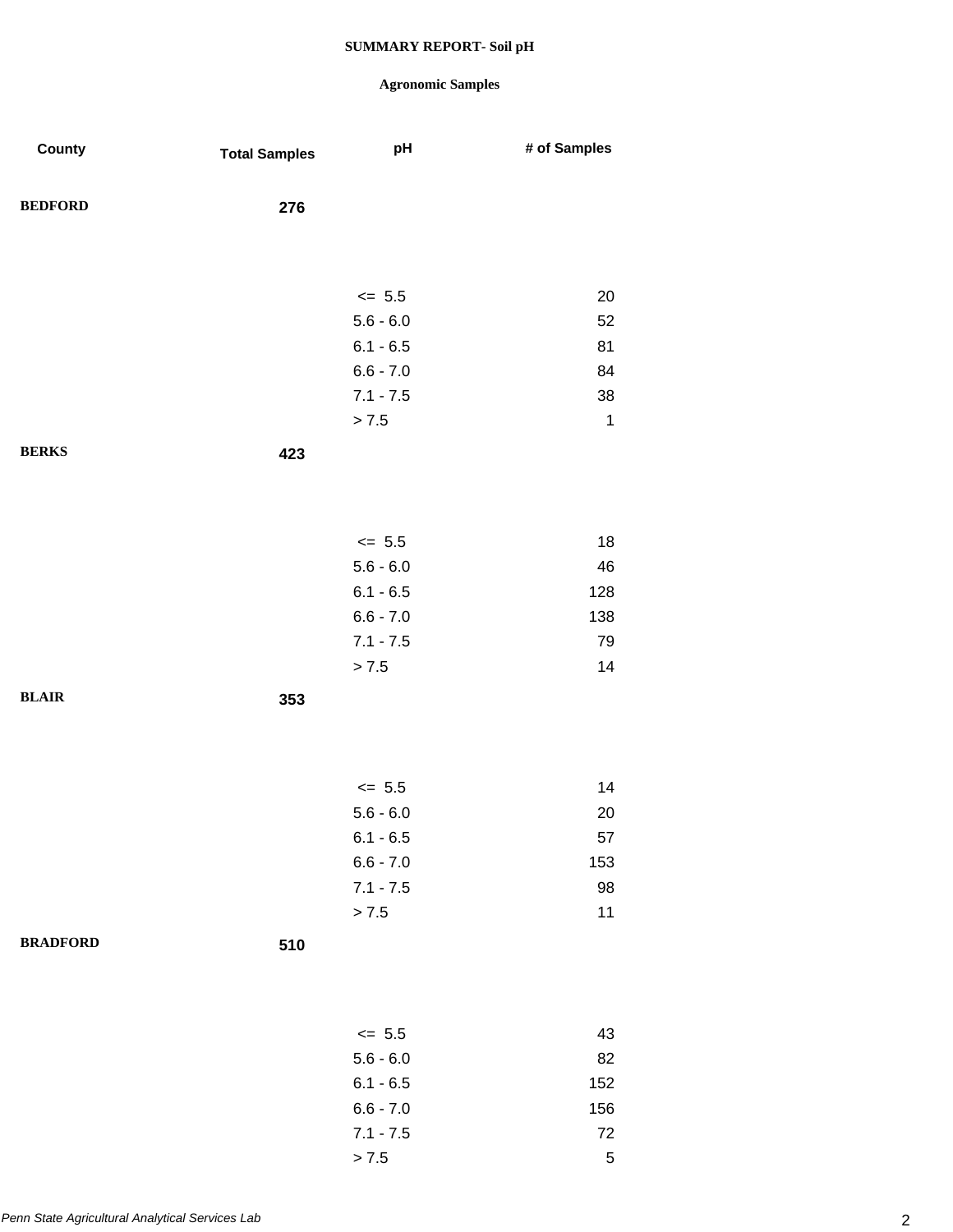| County         | <b>Total Samples</b> | pH          | # of Samples              |
|----------------|----------------------|-------------|---------------------------|
| <b>BUCKS</b>   | 197                  |             |                           |
|                |                      |             |                           |
|                |                      | $\leq$ 5.5  | 13                        |
|                |                      | $5.6 - 6.0$ | 58                        |
|                |                      | $6.1 - 6.5$ | 73                        |
|                |                      | $6.6 - 7.0$ | 38                        |
|                |                      | $7.1 - 7.5$ | 14                        |
|                |                      | > 7.5       | $\mathbf 1$               |
| <b>BUTLER</b>  | 619                  |             |                           |
|                |                      |             |                           |
|                |                      | $\leq$ 5.5  | 64                        |
|                |                      | $5.6 - 6.0$ | 126                       |
|                |                      | $6.1 - 6.5$ | 213                       |
|                |                      | $6.6 - 7.0$ | 150                       |
|                |                      | $7.1 - 7.5$ | 61                        |
|                |                      | > 7.5       | $\mathbf 5$               |
| <b>CAMBRIA</b> | 244                  |             |                           |
|                |                      |             |                           |
|                |                      | $\leq 5.5$  | 21                        |
|                |                      | $5.6 - 6.0$ | 46                        |
|                |                      | $6.1 - 6.5$ | 65                        |
|                |                      | $6.6 - 7.0$ | 79                        |
|                |                      | $7.1 - 7.5$ | 27                        |
|                |                      | > 7.5       | $\,6$                     |
| <b>CAMERON</b> | 12                   |             |                           |
|                |                      |             |                           |
|                |                      | $\leq$ 5.5  | 3                         |
|                |                      | $5.6 - 6.0$ | $\overline{\mathbf{c}}$   |
|                |                      | $6.6 - 7.0$ | $\ensuremath{\mathsf{3}}$ |
|                |                      | $7.1 - 7.5$ | $\ensuremath{\mathsf{3}}$ |
|                |                      | > 7.5       | $\mathbf{1}$              |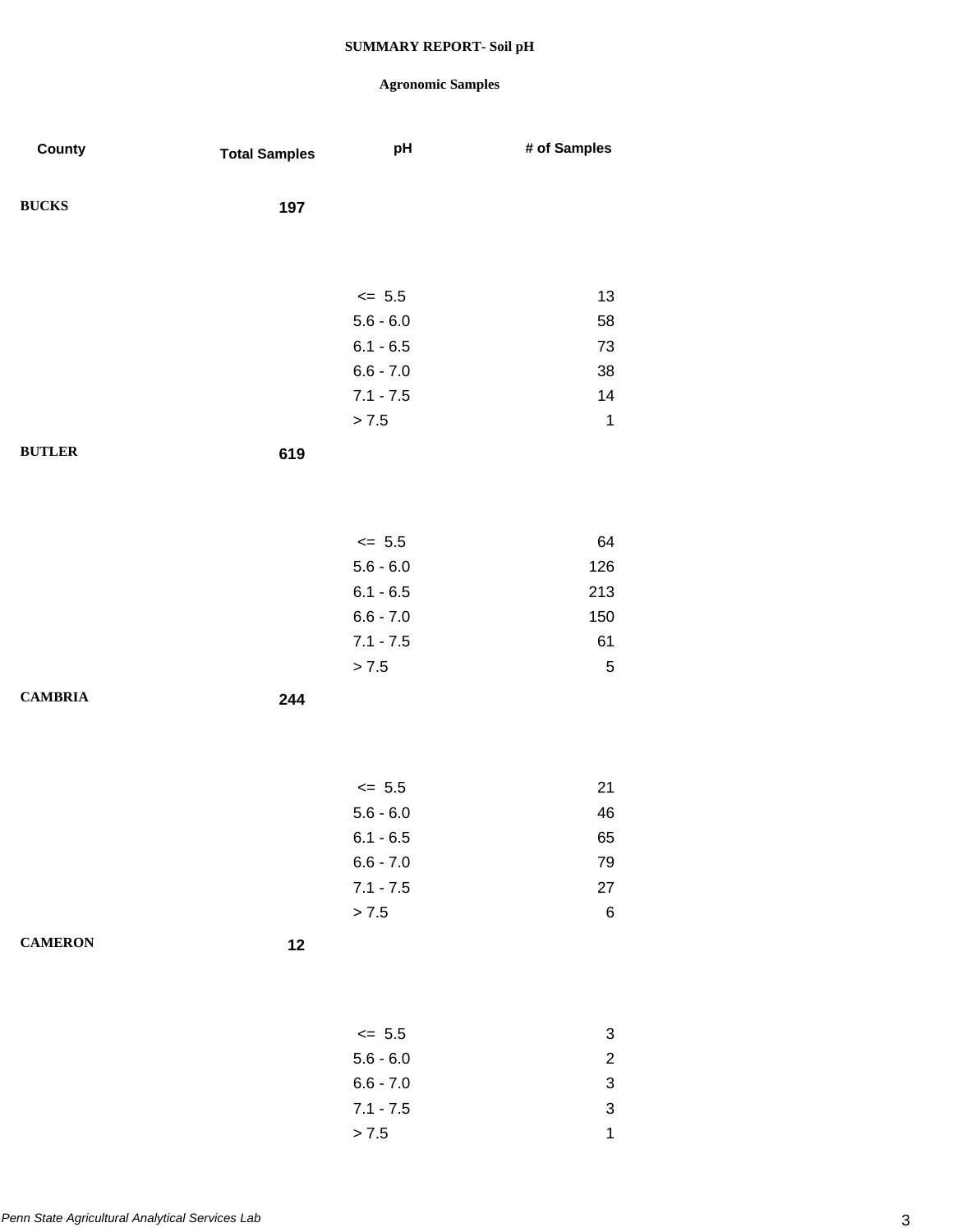| County         | <b>Total Samples</b> | pH          | # of Samples   |
|----------------|----------------------|-------------|----------------|
| <b>CARBON</b>  | 24                   |             |                |
|                |                      |             |                |
|                |                      | $\le$ 5.5   | 4              |
|                |                      | $5.6 - 6.0$ | $\overline{7}$ |
|                |                      | $6.1 - 6.5$ | $\bf 8$        |
|                |                      | $6.6 - 7.0$ | $\sqrt{2}$     |
|                |                      | $7.1 - 7.5$ | $\mathbf{3}$   |
| <b>CENTRE</b>  | 2,099                |             |                |
|                |                      |             |                |
|                |                      | $\leq$ 5.5  | 236            |
|                |                      | $5.6 - 6.0$ | 208            |
|                |                      | $6.1 - 6.5$ | 505            |
|                |                      | $6.6 - 7.0$ | 726            |
|                |                      | $7.1 - 7.5$ | 374            |
|                |                      | > 7.5       | 50             |
| <b>CHESTER</b> | 195                  |             |                |
|                |                      |             |                |
|                |                      |             |                |
|                |                      | $\leq$ 5.5  | 17             |
|                |                      | $5.6 - 6.0$ | 22             |
|                |                      | $6.1 - 6.5$ | 43             |
|                |                      | $6.6 - 7.0$ | 67             |
|                |                      | $7.1 - 7.5$ | 38             |
|                |                      | > 7.5       | $\bf 8$        |
| <b>CLARION</b> | 209                  |             |                |
|                |                      |             |                |
|                |                      | $\leq$ 5.5  | 26             |
|                |                      | $5.6 - 6.0$ | 52             |
|                |                      | $6.1 - 6.5$ | 58             |
|                |                      | $6.6 - 7.0$ | 49             |
|                |                      | $7.1 - 7.5$ | 19             |
|                |                      | > 7.5       | $\sqrt{5}$     |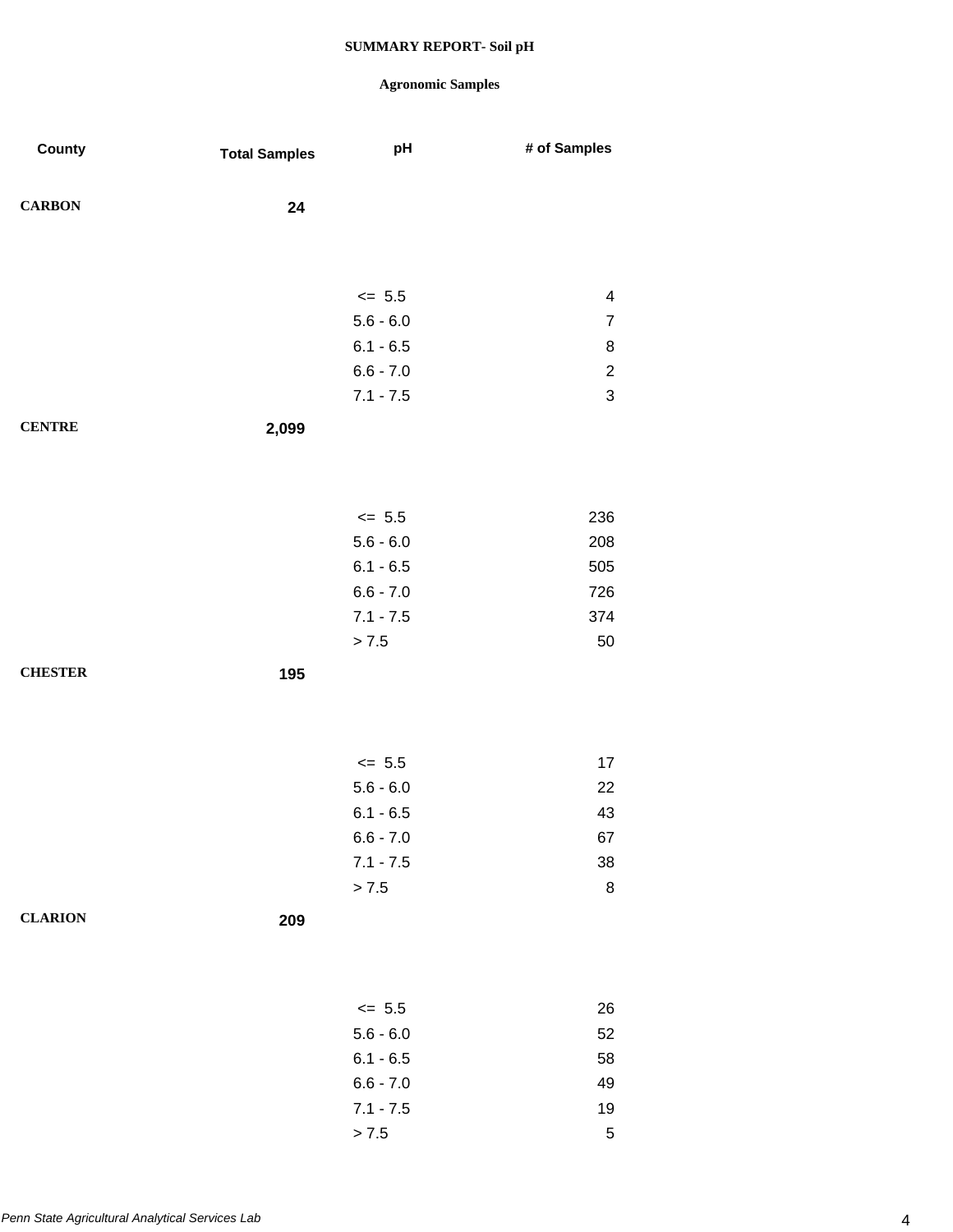| County            | <b>Total Samples</b> | pH          | # of Samples              |
|-------------------|----------------------|-------------|---------------------------|
| <b>CLEARFIELD</b> | 267                  |             |                           |
|                   |                      |             |                           |
|                   |                      | $\leq$ 5.5  | 21                        |
|                   |                      | $5.6 - 6.0$ | 37                        |
|                   |                      | $6.1 - 6.5$ | 83                        |
|                   |                      | $6.6 - 7.0$ | 85                        |
|                   |                      | $7.1 - 7.5$ | 36                        |
|                   |                      | > 7.5       | $\sqrt{5}$                |
| <b>CLINTON</b>    | 300                  |             |                           |
|                   |                      |             |                           |
|                   |                      |             |                           |
|                   |                      | $\le$ 5.5   | 12                        |
|                   |                      | $5.6 - 6.0$ | 39                        |
|                   |                      | $6.1 - 6.5$ | 83                        |
|                   |                      | $6.6 - 7.0$ | 104                       |
|                   |                      | $7.1 - 7.5$ | 59                        |
|                   |                      | > 7.5       | $\ensuremath{\mathsf{3}}$ |
| <b>COLUMBIA</b>   | 434                  |             |                           |
|                   |                      |             |                           |
|                   |                      |             |                           |
|                   |                      | $\le$ 5.5   | 83                        |
|                   |                      | $5.6 - 6.0$ | 108                       |
|                   |                      | $6.1 - 6.5$ | 119                       |
|                   |                      | $6.6 - 7.0$ | 106                       |
|                   |                      | $7.1 - 7.5$ | 18                        |
| <b>CRAWFORD</b>   | 466                  |             |                           |
|                   |                      |             |                           |
|                   |                      |             |                           |
|                   |                      | $\le$ 5.5   | 59                        |
|                   |                      | $5.6 - 6.0$ | 136                       |
|                   |                      | $6.1 - 6.5$ | 196                       |
|                   |                      | $6.6 - 7.0$ | 63                        |
|                   |                      | $7.1 - 7.5$ | 12                        |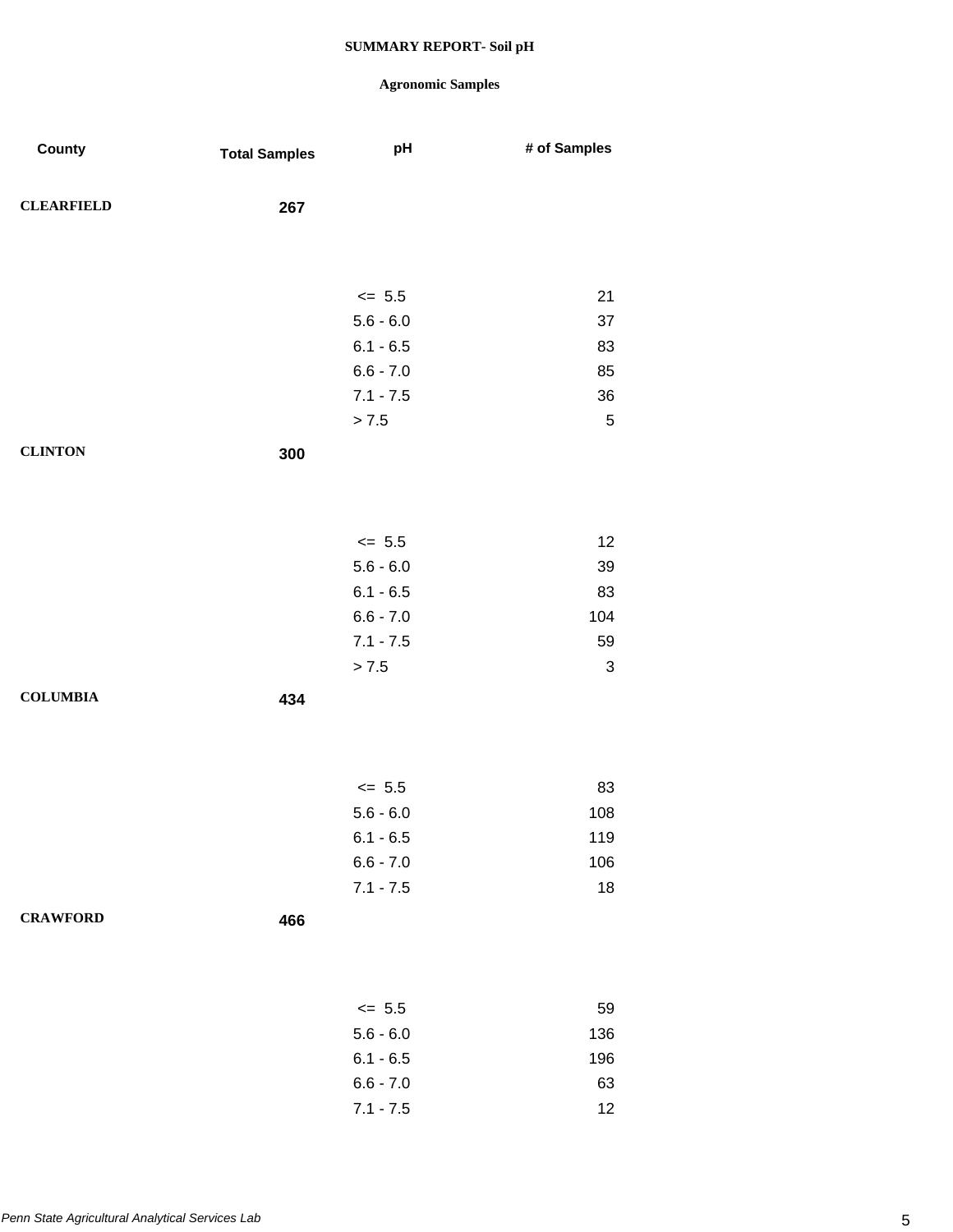| County            | <b>Total Samples</b> | pH          | # of Samples              |
|-------------------|----------------------|-------------|---------------------------|
| <b>CUMBERLAND</b> | 193                  |             |                           |
|                   |                      |             |                           |
|                   |                      | $\leq$ 5.5  | $\, 8$                    |
|                   |                      | $5.6 - 6.0$ | 26                        |
|                   |                      | $6.1 - 6.5$ | 50                        |
|                   |                      | $6.6 - 7.0$ | 69                        |
|                   |                      | $7.1 - 7.5$ | 31                        |
|                   |                      | > 7.5       | $\boldsymbol{9}$          |
| <b>DAUPHIN</b>    | 223                  |             |                           |
|                   |                      |             |                           |
|                   |                      | $\leq$ 5.5  | 21                        |
|                   |                      | $5.6 - 6.0$ | 23                        |
|                   |                      | $6.1 - 6.5$ | 68                        |
|                   |                      | $6.6 - 7.0$ | 83                        |
|                   |                      | $7.1 - 7.5$ | 25                        |
|                   |                      | > 7.5       | $\ensuremath{\mathsf{3}}$ |
| <b>DELAWARE</b>   | 23                   |             |                           |
|                   |                      |             |                           |
|                   |                      | $\le$ 5.5   | $\mathbf{1}$              |
|                   |                      | $5.6 - 6.0$ | $\overline{7}$            |
|                   |                      | $6.1 - 6.5$ | 5                         |
|                   |                      | $6.6 - 7.0$ | $\overline{\mathcal{I}}$  |
|                   |                      | $7.1 - 7.5$ | $\mathbf{3}$              |
| ${\bf ELK}$       | 74                   |             |                           |
|                   |                      |             |                           |
|                   |                      | $\leq$ 5.5  | $\bf 8$                   |
|                   |                      | $5.6 - 6.0$ | 12                        |
|                   |                      | $6.1 - 6.5$ | 29                        |
|                   |                      | $6.6 - 7.0$ | 21                        |
|                   |                      | $7.1 - 7.5$ | $\overline{c}$            |
|                   |                      | > 7.5       | $\overline{c}$            |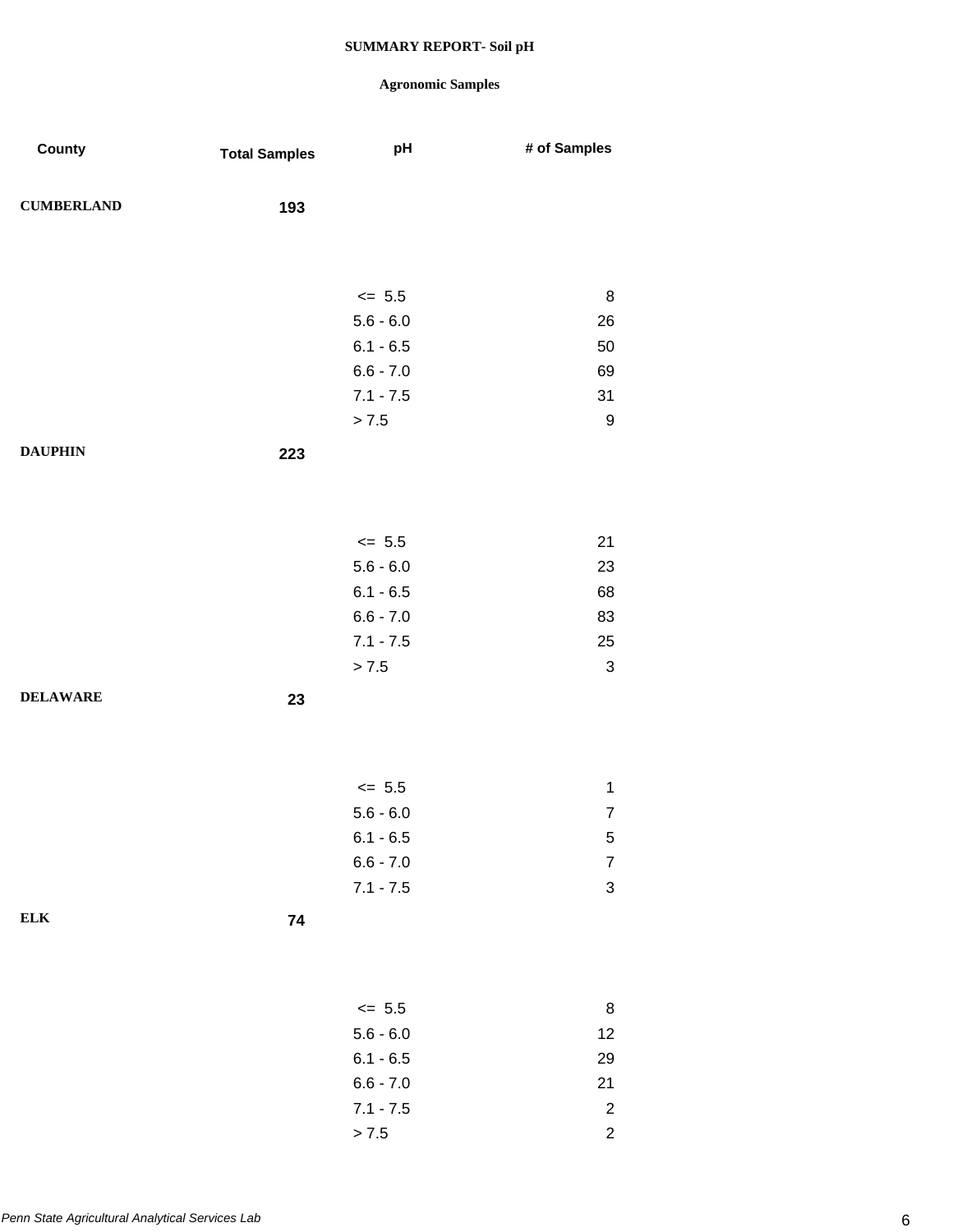| County          | <b>Total Samples</b> | pH                         | # of Samples            |
|-----------------|----------------------|----------------------------|-------------------------|
| <b>ERIE</b>     | 248                  |                            |                         |
|                 |                      |                            |                         |
|                 |                      | $\leq$ 5.5                 | 27                      |
|                 |                      | $5.6 - 6.0$                | 84                      |
|                 |                      | $6.1 - 6.5$                | 101                     |
|                 |                      | $6.6 - 7.0$                | 29                      |
|                 |                      | $7.1 - 7.5$                | $\,$ 5 $\,$             |
|                 |                      | > 7.5                      | $\sqrt{2}$              |
| <b>FAYETTE</b>  | 329                  |                            |                         |
|                 |                      |                            |                         |
|                 |                      | $\leq$ 5.5                 | 60                      |
|                 |                      | $5.6 - 6.0$                | 70                      |
|                 |                      | $6.1 - 6.5$                | 94                      |
|                 |                      | $6.6 - 7.0$                | 78                      |
|                 |                      | $7.1 - 7.5$                | 23                      |
|                 |                      | > 7.5                      | $\overline{\mathbf{4}}$ |
| <b>FOREST</b>   | 50                   |                            |                         |
|                 |                      |                            |                         |
|                 |                      |                            |                         |
|                 |                      | $\le$ 5.5<br>$5.6 - 6.0$   | $\sqrt{5}$<br>18        |
|                 |                      |                            |                         |
|                 |                      | $6.1 - 6.5$<br>$6.6 - 7.0$ | 16<br>$\boldsymbol{9}$  |
|                 |                      | $7.1 - 7.5$                | $\boldsymbol{2}$        |
| <b>FRANKLIN</b> |                      |                            |                         |
|                 | 258                  |                            |                         |
|                 |                      |                            |                         |
|                 |                      | $\leq$ 5.5                 | 12                      |
|                 |                      | $5.6 - 6.0$                | 45                      |
|                 |                      | $6.1 - 6.5$                | 72                      |
|                 |                      | $6.6 - 7.0$                | 90                      |
|                 |                      | $7.1 - 7.5$                | 34                      |
|                 |                      | > 7.5                      | $\,$ 5 $\,$             |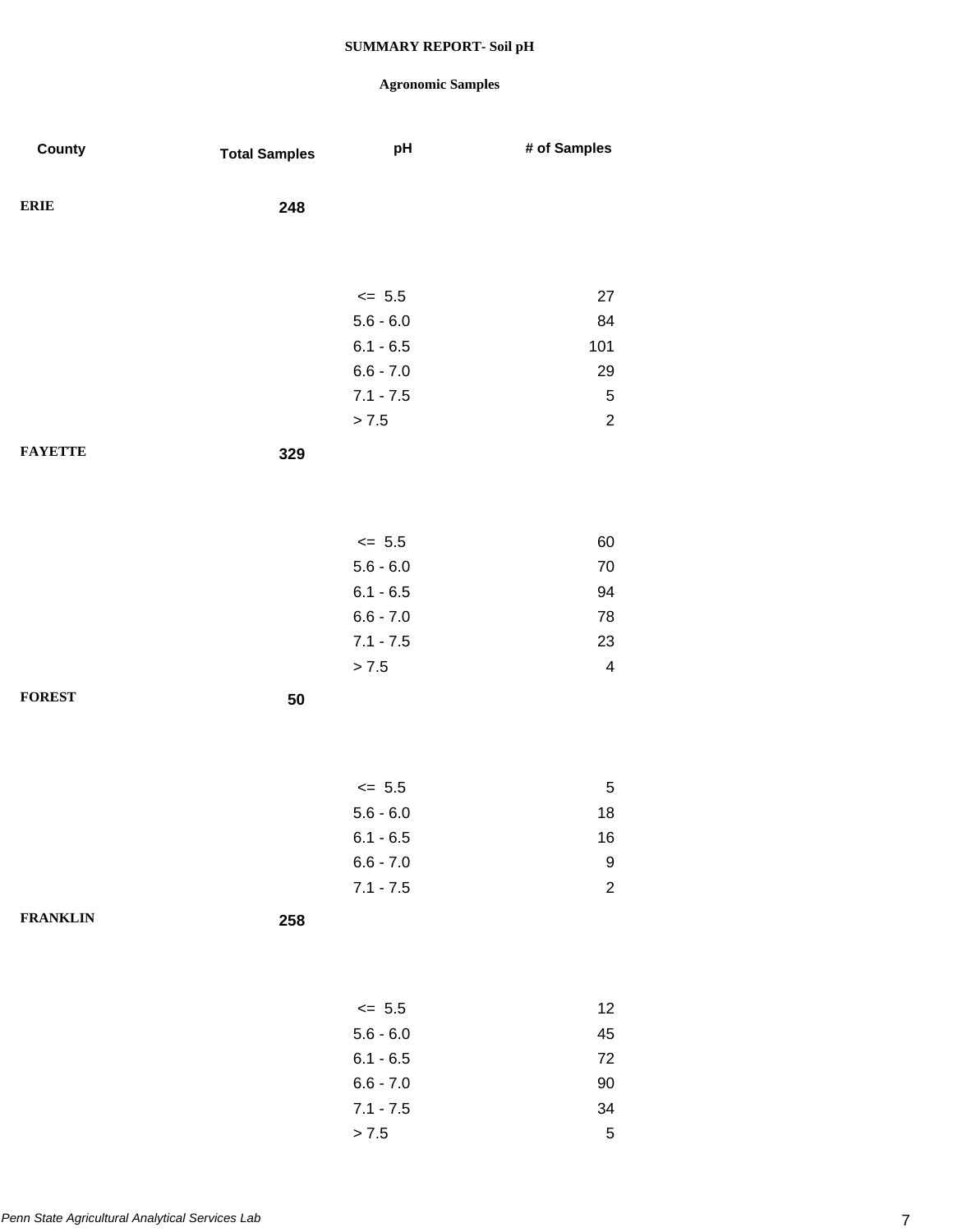| County            | <b>Total Samples</b> | pH                         | # of Samples     |
|-------------------|----------------------|----------------------------|------------------|
| <b>FULTON</b>     | 140                  |                            |                  |
|                   |                      |                            |                  |
|                   |                      | $\le$ 5.5                  | 8                |
|                   |                      | $5.6 - 6.0$                | 16               |
|                   |                      | $6.1 - 6.5$                | 22               |
|                   |                      | $6.6 - 7.0$                | 50               |
|                   |                      | $7.1 - 7.5$                | 38               |
|                   |                      | > 7.5                      | $\,6\,$          |
| <b>GREENE</b>     | 64                   |                            |                  |
|                   |                      |                            |                  |
|                   |                      |                            |                  |
|                   |                      | $\le$ 5.5                  | 11               |
|                   |                      | $5.6 - 6.0$                | 13               |
|                   |                      | $6.1 - 6.5$                | 16               |
|                   |                      | $6.6 - 7.0$                | 16               |
|                   |                      | $7.1 - 7.5$                | $\bf 8$          |
| <b>HUNTINGDON</b> | 385                  |                            |                  |
|                   |                      |                            |                  |
|                   |                      |                            |                  |
|                   |                      |                            |                  |
|                   |                      | $\le$ 5.5                  | 22               |
|                   |                      | $5.6 - 6.0$                | 58               |
|                   |                      | $6.1 - 6.5$                | 116              |
|                   |                      | $6.6 - 7.0$<br>$7.1 - 7.5$ | 125<br>58        |
|                   |                      | > 7.5                      | $\,6$            |
|                   |                      |                            |                  |
| <b>INDIANA</b>    | 363                  |                            |                  |
|                   |                      |                            |                  |
|                   |                      |                            |                  |
|                   |                      | $\leq$ 5.5                 | 61               |
|                   |                      | $5.6 - 6.0$                | 99               |
|                   |                      | $6.1 - 6.5$                | 102              |
|                   |                      | $6.6 - 7.0$                | 59               |
|                   |                      | $7.1 - 7.5$                | $33\,$           |
|                   |                      | > 7.5                      | $\boldsymbol{9}$ |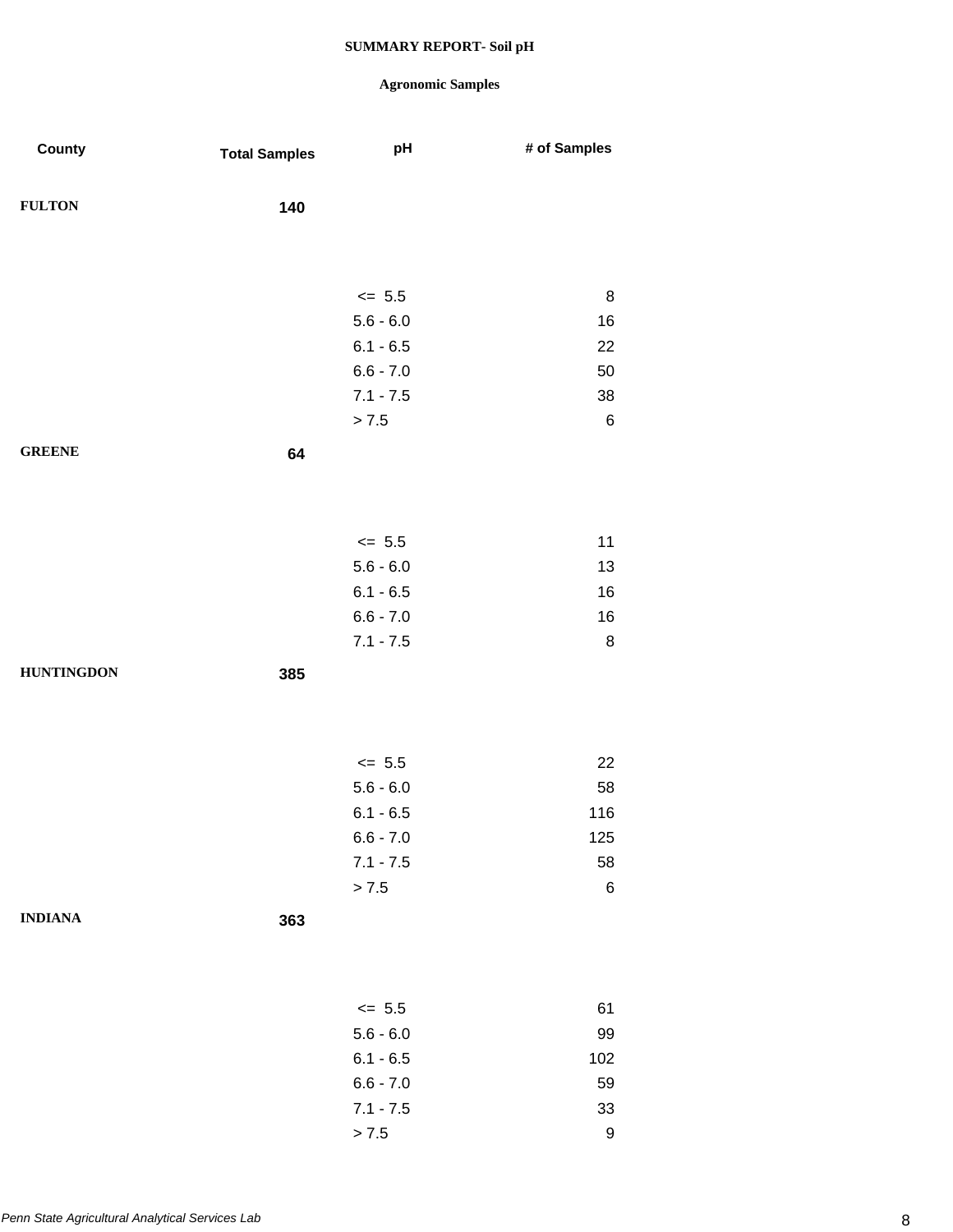| County            | <b>Total Samples</b> | pH          | # of Samples             |
|-------------------|----------------------|-------------|--------------------------|
| <b>JEFFERSON</b>  | 263                  |             |                          |
|                   |                      |             |                          |
|                   |                      | $\leq$ 5.5  | 26                       |
|                   |                      | $5.6 - 6.0$ | 55                       |
|                   |                      | $6.1 - 6.5$ | 85                       |
|                   |                      | $6.6 - 7.0$ | 68                       |
|                   |                      | $7.1 - 7.5$ | 27                       |
|                   |                      | > 7.5       | $\overline{2}$           |
| <b>JUNIATA</b>    | 472                  |             |                          |
|                   |                      |             |                          |
|                   |                      | $\leq$ 5.5  | $\sqrt{5}$               |
|                   |                      | $5.6 - 6.0$ | 48                       |
|                   |                      | $6.1 - 6.5$ | 128                      |
|                   |                      | $6.6 - 7.0$ | 195                      |
|                   |                      | $7.1 - 7.5$ | 92                       |
|                   |                      | > 7.5       | $\overline{\mathcal{A}}$ |
| <b>LACKAWANNA</b> | 96                   |             |                          |
|                   |                      |             |                          |
|                   |                      | $\leq$ 5.5  | 10                       |
|                   |                      | $5.6 - 6.0$ | 28                       |
|                   |                      | $6.1 - 6.5$ | 28                       |
|                   |                      | $6.6 - 7.0$ | 23                       |
|                   |                      | $7.1 - 7.5$ | $\,$ 5 $\,$              |
|                   |                      | > 7.5       | $\overline{c}$           |
| <b>LANCASTER</b>  | 357                  |             |                          |
|                   |                      |             |                          |
|                   |                      | $\leq$ 5.5  | 20                       |
|                   |                      | $5.6 - 6.0$ | 30                       |
|                   |                      | $6.1 - 6.5$ | 88                       |
|                   |                      | $6.6 - 7.0$ | 124                      |
|                   |                      | $7.1 - 7.5$ | 45                       |
|                   |                      | > 7.5       | 50                       |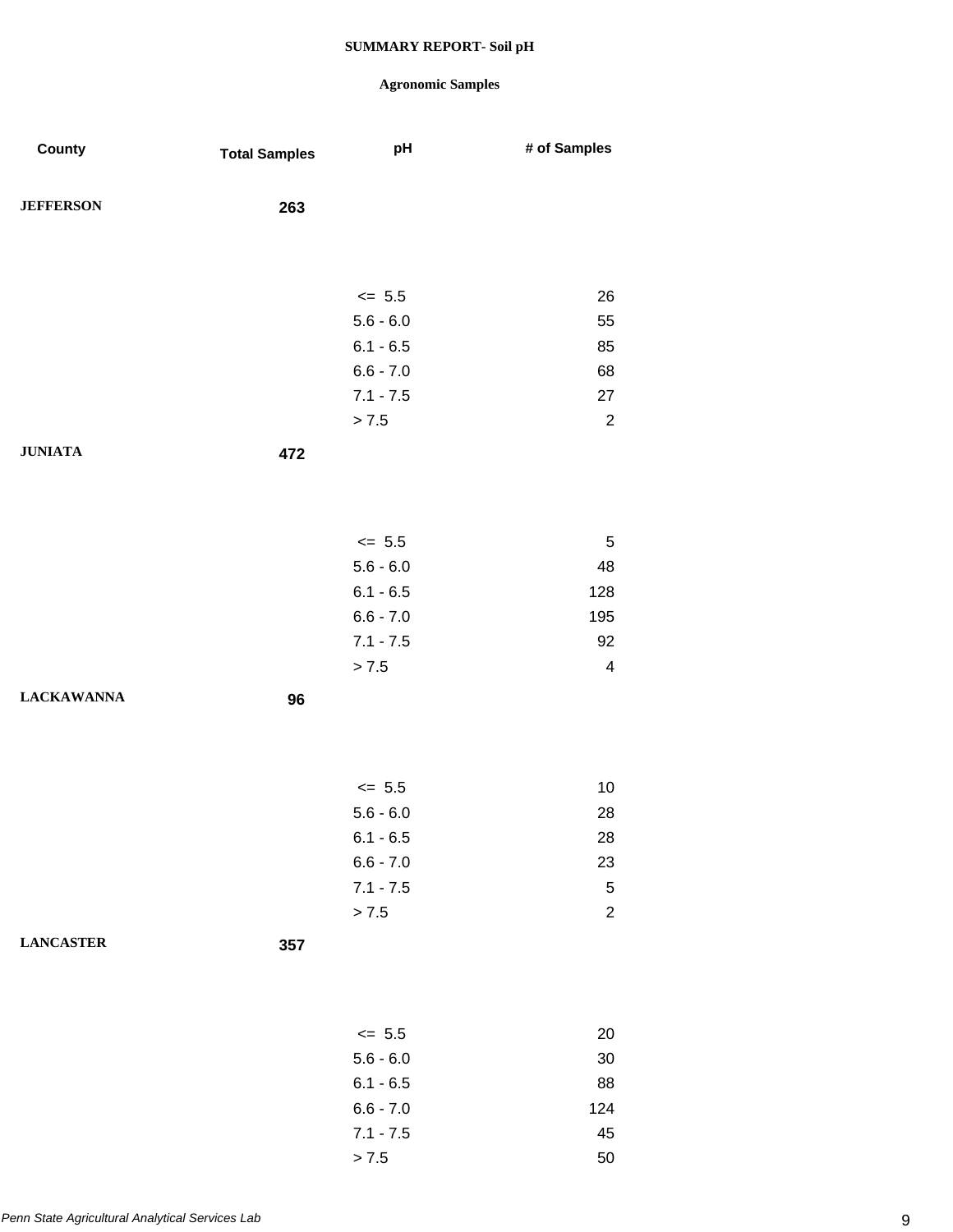| County          | <b>Total Samples</b> | pH          | # of Samples            |
|-----------------|----------------------|-------------|-------------------------|
| <b>LAWRENCE</b> | 120                  |             |                         |
|                 |                      |             |                         |
|                 |                      | $\leq$ 5.5  | 11                      |
|                 |                      | $5.6 - 6.0$ | 33                      |
|                 |                      | $6.1 - 6.5$ | 46                      |
|                 |                      | $6.6 - 7.0$ | 26                      |
|                 |                      | $7.1 - 7.5$ | $\overline{\mathbf{4}}$ |
| <b>LEBANON</b>  | 350                  |             |                         |
|                 |                      |             |                         |
|                 |                      | $\leq$ 5.5  | 16                      |
|                 |                      | $5.6 - 6.0$ | 46                      |
|                 |                      | $6.1 - 6.5$ | 129                     |
|                 |                      | $6.6 - 7.0$ | 126                     |
|                 |                      | $7.1 - 7.5$ | 33                      |
| <b>LEHIGH</b>   | 94                   |             |                         |
|                 |                      |             |                         |
|                 |                      |             |                         |
|                 |                      | $\le$ 5.5   | $\boldsymbol{7}$        |
|                 |                      | $5.6 - 6.0$ | 19                      |
|                 |                      | $6.1 - 6.5$ | $37\,$                  |
|                 |                      | $6.6 - 7.0$ | 22                      |
|                 |                      | $7.1 - 7.5$ | 5                       |
|                 |                      | > 7.5       | $\overline{\mathbf{4}}$ |
| <b>LUZERNE</b>  | 291                  |             |                         |
|                 |                      |             |                         |
|                 |                      | $\leq$ 5.5  | 39                      |
|                 |                      | $5.6 - 6.0$ | 49                      |
|                 |                      | $6.1 - 6.5$ | 75                      |
|                 |                      | $6.6 - 7.0$ | 78                      |
|                 |                      | $7.1 - 7.5$ | 38                      |
|                 |                      | $> 7.5$     | 12                      |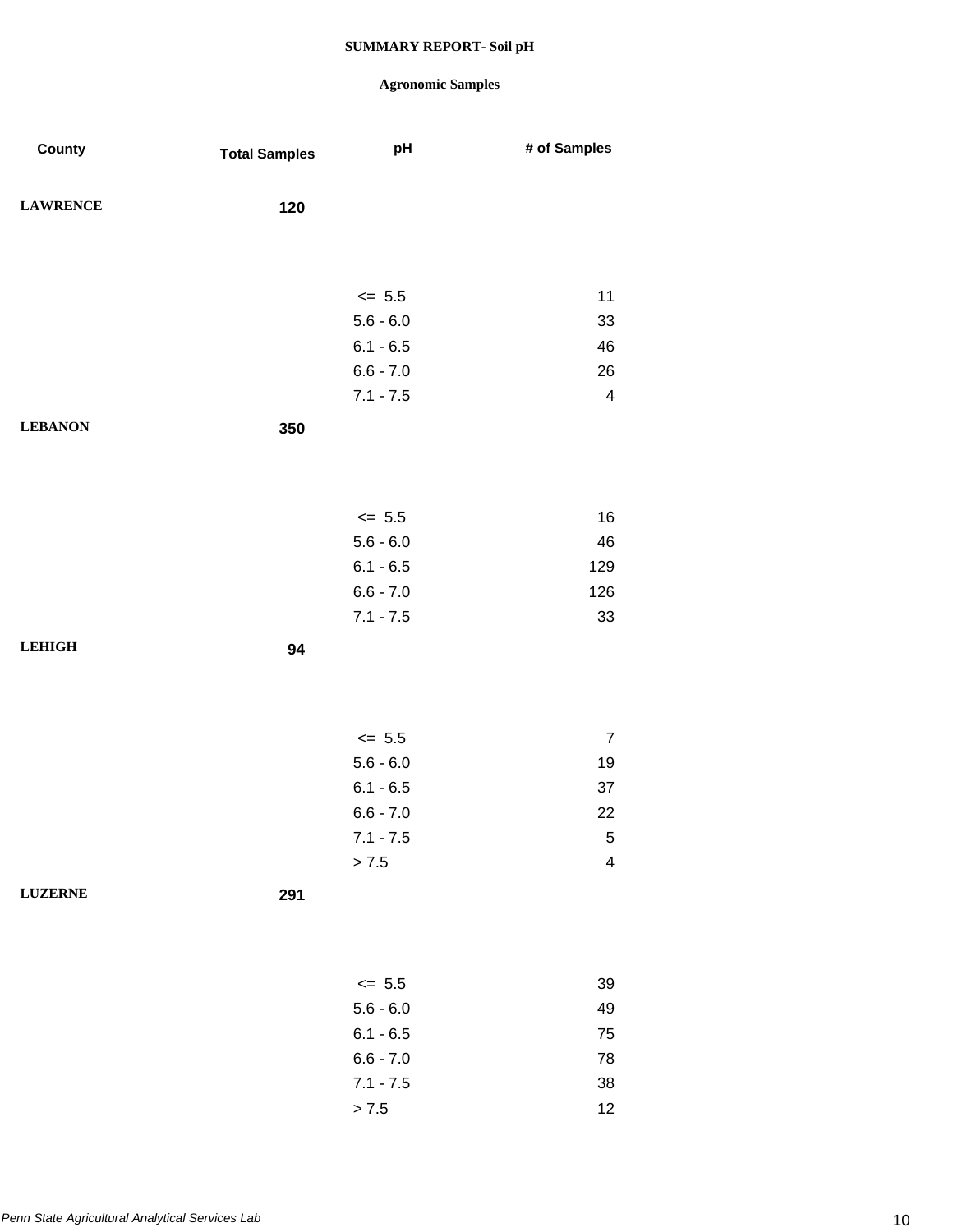## **Agronomic Samples**

 $> 7.5$  1

| County          | <b>Total Samples</b> | pH          | # of Samples            |
|-----------------|----------------------|-------------|-------------------------|
| <b>LYCOMING</b> | 429                  |             |                         |
|                 |                      |             |                         |
|                 |                      | $\leq$ 5.5  | 44                      |
|                 |                      | $5.6 - 6.0$ | 73                      |
|                 |                      | $6.1 - 6.5$ | 108                     |
|                 |                      | $6.6 - 7.0$ | 149                     |
|                 |                      | $7.1 - 7.5$ | 51                      |
|                 |                      | > 7.5       | $\overline{\mathbf{4}}$ |
| <b>MCKEAN</b>   | 55                   |             |                         |
|                 |                      |             |                         |
|                 |                      | $\le$ 5.5   | 10                      |
|                 |                      | $5.6 - 6.0$ | $\overline{7}$          |
|                 |                      | $6.1 - 6.5$ | 17                      |
|                 |                      | $6.6 - 7.0$ | 12                      |
|                 |                      | $7.1 - 7.5$ | $\overline{7}$          |
|                 |                      | > 7.5       | $\overline{2}$          |
| <b>MERCER</b>   | 438                  |             |                         |
|                 |                      |             |                         |
|                 |                      | $\leq$ 5.5  | 80                      |
|                 |                      | $5.6 - 6.0$ | 97                      |
|                 |                      | $6.1 - 6.5$ | 122                     |
|                 |                      | $6.6 - 7.0$ | 116                     |
|                 |                      | $7.1 - 7.5$ | 21                      |
|                 |                      | > 7.5       | $\overline{c}$          |
| <b>MIFFLIN</b>  | 78                   |             |                         |
|                 |                      |             |                         |
|                 |                      | $\leq$ 5.5  | 5                       |
|                 |                      | $5.6 - 6.0$ | 19                      |
|                 |                      | $6.1 - 6.5$ | 17                      |
|                 |                      | $6.6 - 7.0$ | 23                      |
|                 |                      | $7.1 - 7.5$ | $13$                    |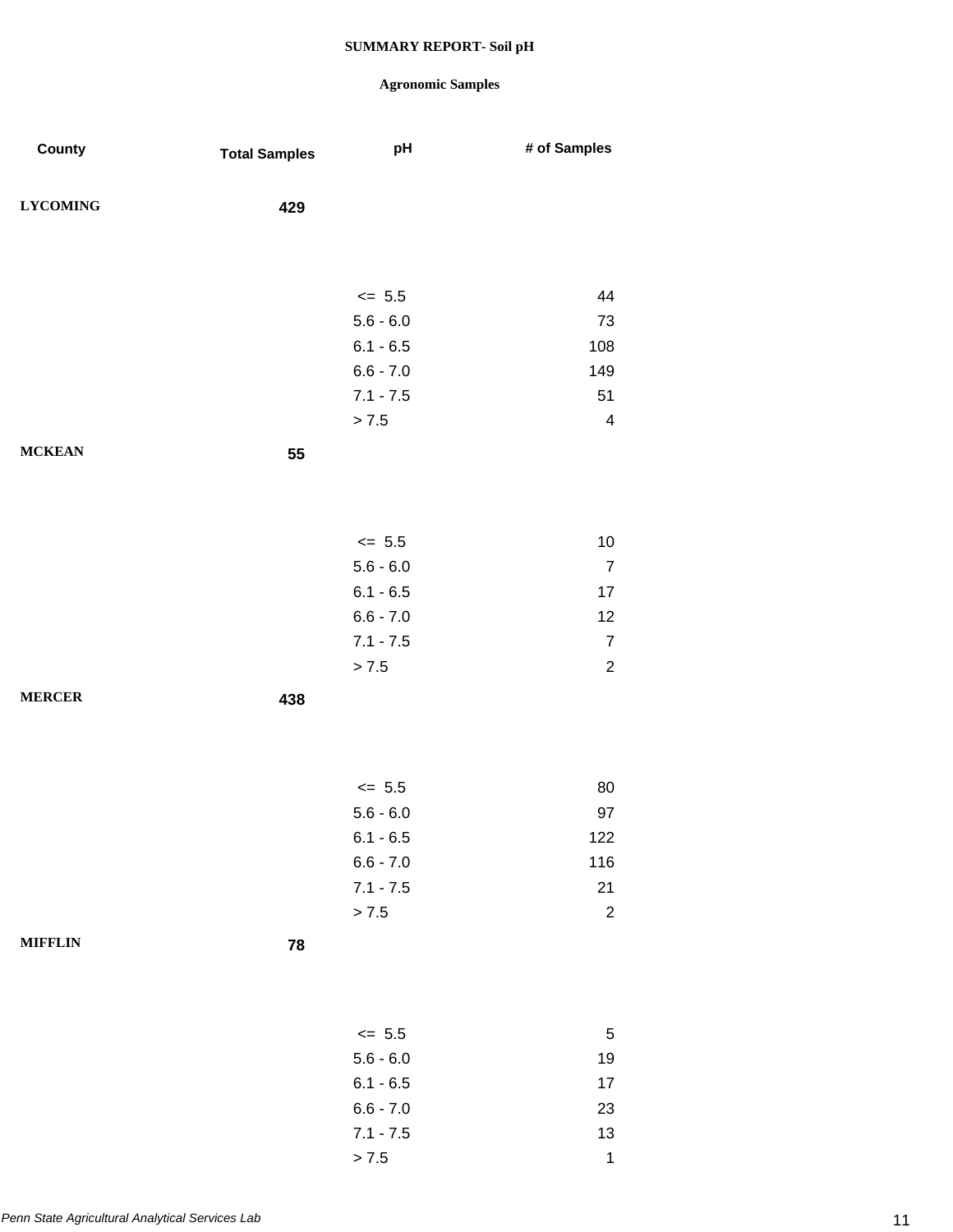| County             | <b>Total Samples</b> | pH          | # of Samples            |
|--------------------|----------------------|-------------|-------------------------|
|                    |                      |             |                         |
| <b>MONROE</b>      | 39                   |             |                         |
|                    |                      |             |                         |
|                    |                      |             |                         |
|                    |                      | $\leq$ 5.5  | $\overline{c}$          |
|                    |                      | $5.6 - 6.0$ | $\,6$                   |
|                    |                      | $6.1 - 6.5$ | $\bf 8$                 |
|                    |                      | $6.6 - 7.0$ | 13                      |
|                    |                      | $7.1 - 7.5$ | $\boldsymbol{9}$        |
|                    |                      | > 7.5       | $\mathbf 1$             |
| <b>MONTGOMERY</b>  | 342                  |             |                         |
|                    |                      |             |                         |
|                    |                      |             |                         |
|                    |                      | $\leq$ 5.5  | 97                      |
|                    |                      | $5.6 - 6.0$ | 36                      |
|                    |                      | $6.1 - 6.5$ | 57                      |
|                    |                      | $6.6 - 7.0$ | 46                      |
|                    |                      | $7.1 - 7.5$ | 32                      |
|                    |                      | > 7.5       | 74                      |
| <b>MONTOUR</b>     | 202                  |             |                         |
|                    |                      |             |                         |
|                    |                      |             |                         |
|                    |                      | $\le$ 5.5   | 13                      |
|                    |                      | $5.6 - 6.0$ | 27                      |
|                    |                      | $6.1 - 6.5$ | 66                      |
|                    |                      | $6.6 - 7.0$ | 75                      |
|                    |                      | $7.1 - 7.5$ | 21                      |
| <b>NORTHAMPTON</b> | 107                  |             |                         |
|                    |                      |             |                         |
|                    |                      |             |                         |
|                    |                      |             |                         |
|                    |                      | $\leq$ 5.5  | 12                      |
|                    |                      | $5.6 - 6.0$ | 31                      |
|                    |                      | $6.1 - 6.5$ | 35                      |
|                    |                      | $6.6 - 7.0$ | 17                      |
|                    |                      | $7.1 - 7.5$ | 8                       |
|                    |                      | > 7.5       | $\overline{\mathbf{4}}$ |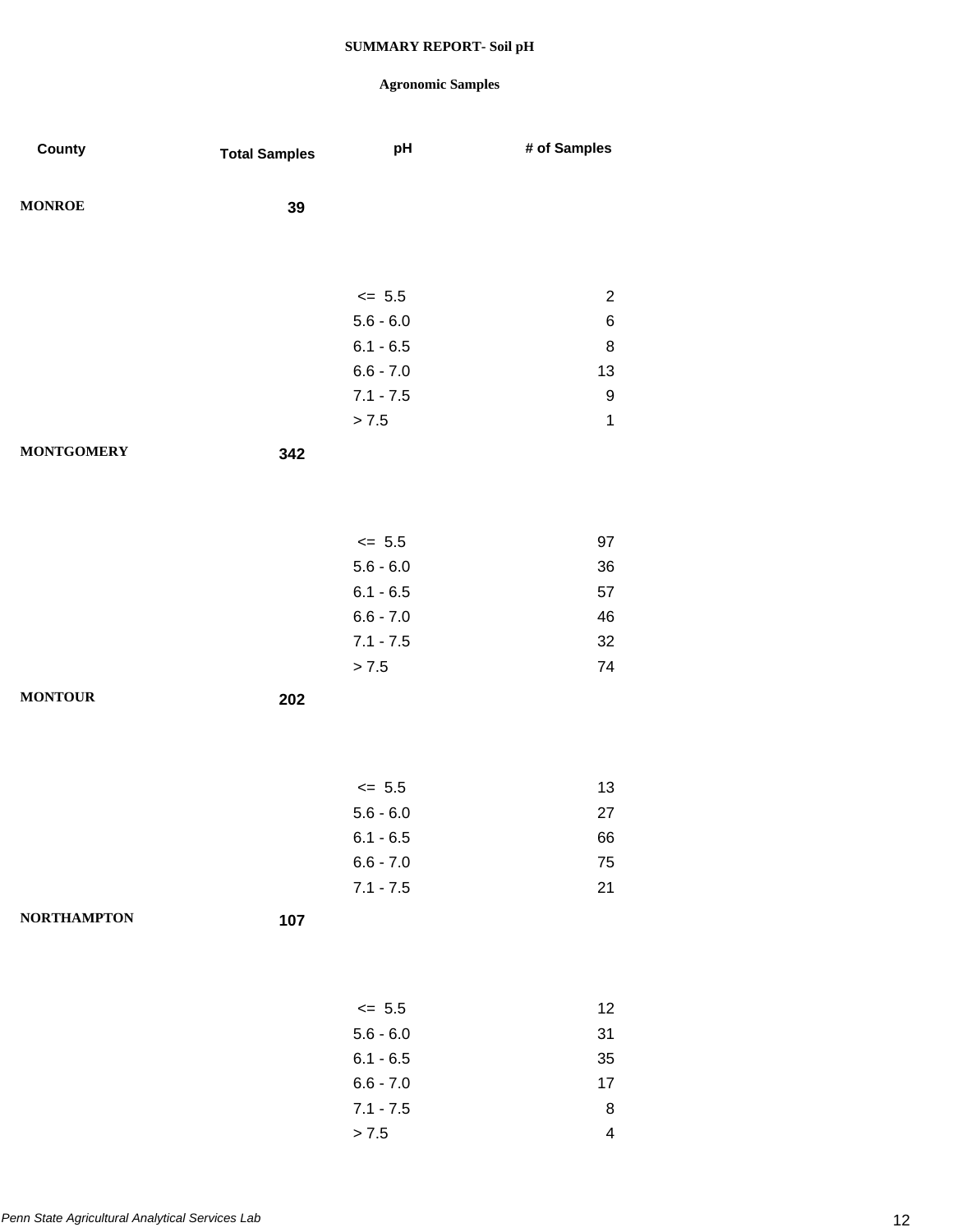## **Agronomic Samples**

 $> 7.5$  1

| County                | <b>Total Samples</b> | pH          | # of Samples              |
|-----------------------|----------------------|-------------|---------------------------|
| <b>NORTHUMBERLAND</b> | 375                  |             |                           |
|                       |                      |             |                           |
|                       |                      | $\leq$ 5.5  | 25                        |
|                       |                      | $5.6 - 6.0$ | 41                        |
|                       |                      | $6.1 - 6.5$ | 94                        |
|                       |                      | $6.6 - 7.0$ | 147                       |
|                       |                      | $7.1 - 7.5$ | 65                        |
|                       |                      | > 7.5       | $\sqrt{3}$                |
| <b>PERRY</b>          | 780                  |             |                           |
|                       |                      |             |                           |
|                       |                      | $\le$ 5.5   | 35                        |
|                       |                      | $5.6 - 6.0$ | 75                        |
|                       |                      | $6.1 - 6.5$ | 196                       |
|                       |                      | $6.6 - 7.0$ | 297                       |
|                       |                      | $7.1 - 7.5$ | 160                       |
|                       |                      | > 7.5       | 17                        |
| <b>PHILADELPHIA</b>   | 17                   |             |                           |
|                       |                      |             |                           |
|                       |                      | $\le$ 5.5   | $\overline{\mathbf{4}}$   |
|                       |                      | $5.6 - 6.0$ | $\mathbf{1}$              |
|                       |                      | $6.1 - 6.5$ | 6                         |
|                       |                      | $6.6 - 7.0$ | $\overline{\mathbf{c}}$   |
|                       |                      | $7.1 - 7.5$ | $\ensuremath{\mathsf{3}}$ |
|                       |                      | $> 7.5$     | $\mathbf 1$               |
| <b>PIKE</b>           | 15                   |             |                           |
|                       |                      |             |                           |
|                       |                      | $\leq$ 5.5  | $\mathbf{1}$              |
|                       |                      | $5.6 - 6.0$ | $\ensuremath{\mathsf{3}}$ |
|                       |                      | $6.1 - 6.5$ | $\overline{\mathbf{c}}$   |
|                       |                      | $6.6 - 7.0$ | $\mathbf 5$               |
|                       |                      | $7.1 - 7.5$ | $\ensuremath{\mathsf{3}}$ |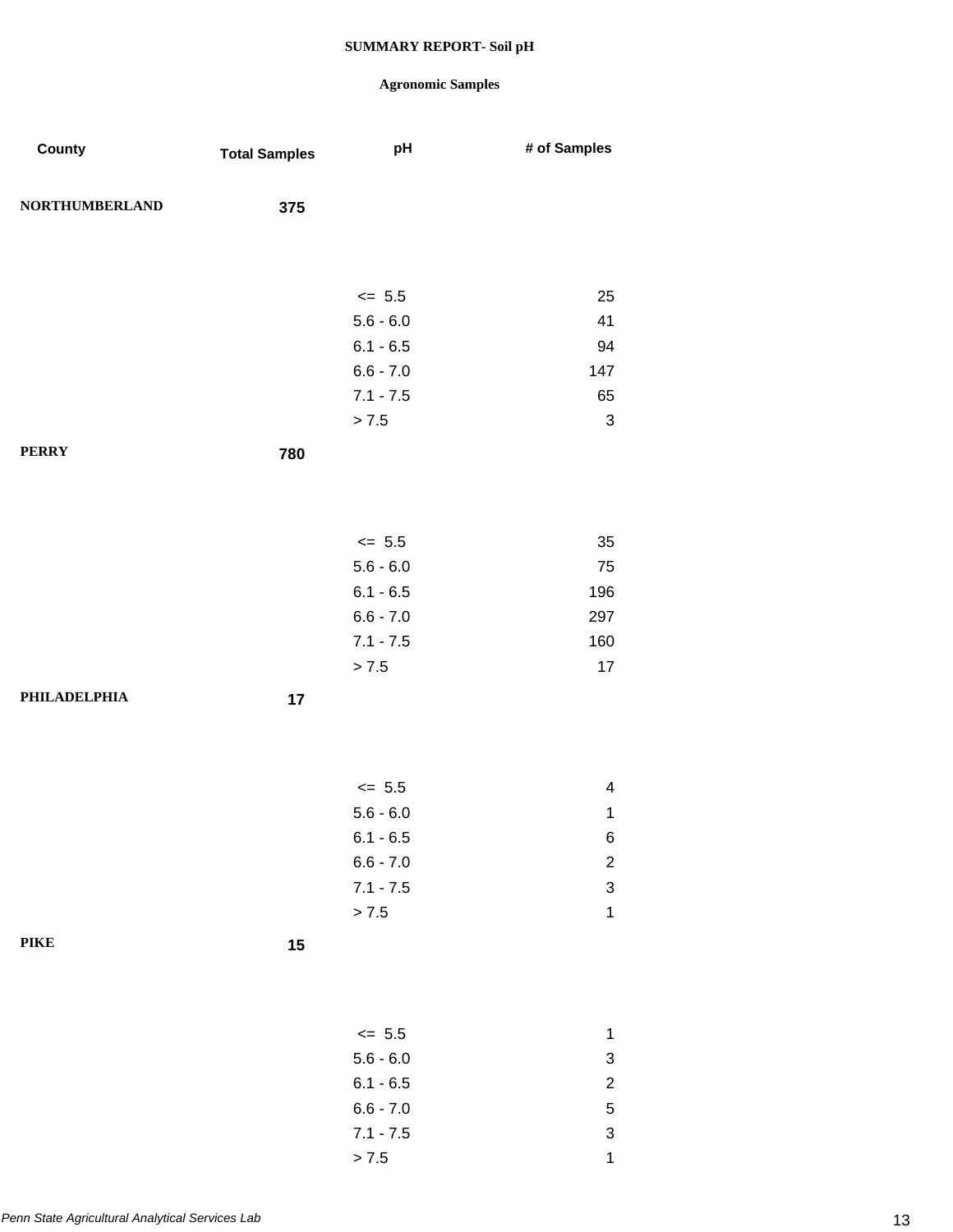| County            | <b>Total Samples</b> | pH                         | # of Samples            |
|-------------------|----------------------|----------------------------|-------------------------|
| <b>POTTER</b>     | 165                  |                            |                         |
|                   |                      |                            |                         |
|                   |                      | $\le$ 5.5                  | 18                      |
|                   |                      | $5.6 - 6.0$                | 33                      |
|                   |                      | $6.1 - 6.5$<br>$6.6 - 7.0$ | 72<br>33                |
|                   |                      | $7.1 - 7.5$                | 8                       |
|                   |                      | > 7.5                      | $\mathbf{1}$            |
| <b>SCHUYLKILL</b> | 273                  |                            |                         |
|                   |                      |                            |                         |
|                   |                      |                            |                         |
|                   |                      | $\le$ 5.5                  | 41                      |
|                   |                      | $5.6 - 6.0$                | 63                      |
|                   |                      | $6.1 - 6.5$<br>$6.6 - 7.0$ | 67<br>79                |
|                   |                      | $7.1 - 7.5$                | 21                      |
|                   |                      | > 7.5                      | $\overline{2}$          |
| <b>SNYDER</b>     | 237                  |                            |                         |
|                   |                      |                            |                         |
|                   |                      |                            |                         |
|                   |                      | $\le$ 5.5<br>$5.6 - 6.0$   | 17<br>45                |
|                   |                      | $6.1 - 6.5$                | $77 \,$                 |
|                   |                      | $6.6 - 7.0$                | 76                      |
|                   |                      | $7.1 - 7.5$                | 20                      |
|                   |                      | > 7.5                      | $\sqrt{2}$              |
| <b>SOMERSET</b>   | 292                  |                            |                         |
|                   |                      |                            |                         |
|                   |                      | $\leq$ 5.5                 | 57                      |
|                   |                      | $5.6 - 6.0$                | 76                      |
|                   |                      | $6.1 - 6.5$                | 78                      |
|                   |                      | $6.6 - 7.0$                | 43                      |
|                   |                      | $7.1 - 7.5$                | 34                      |
|                   |                      | > 7.5                      | $\overline{\mathbf{4}}$ |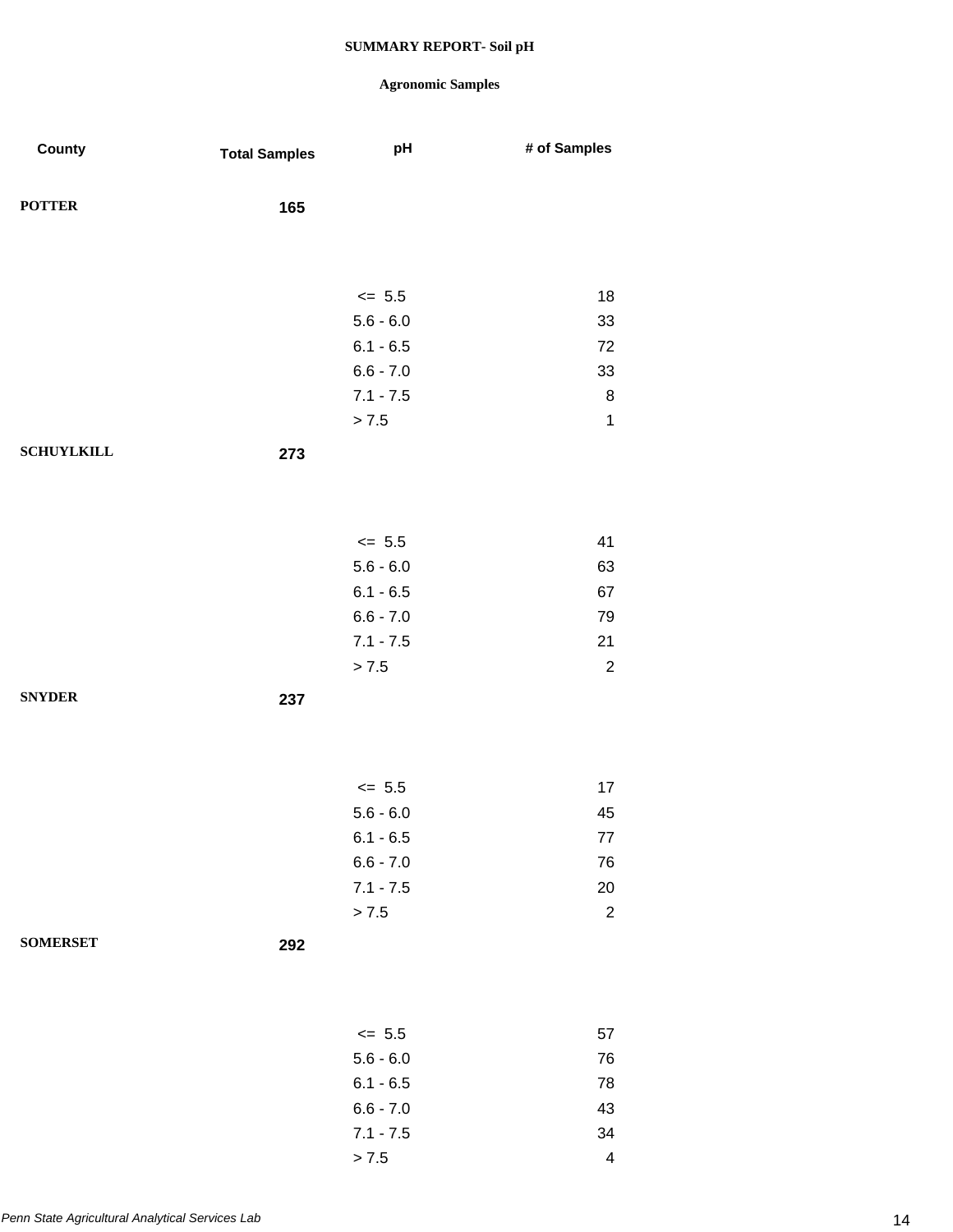| County             | <b>Total Samples</b> | pH          | # of Samples              |
|--------------------|----------------------|-------------|---------------------------|
| <b>SULLIVAN</b>    | 17                   |             |                           |
|                    |                      |             |                           |
|                    |                      | $\le$ 5.5   | 1                         |
|                    |                      | $5.6 - 6.0$ | 5                         |
|                    |                      | $6.1 - 6.5$ | $\mathbf 1$               |
|                    |                      | $6.6 - 7.0$ | 9                         |
|                    |                      | $7.1 - 7.5$ | $\mathbf 1$               |
| <b>SUSQUEHANNA</b> | 247                  |             |                           |
|                    |                      |             |                           |
|                    |                      | $\le$ 5.5   | 36                        |
|                    |                      | $5.6 - 6.0$ | 61                        |
|                    |                      | $6.1 - 6.5$ | 67                        |
|                    |                      | $6.6 - 7.0$ | 63                        |
|                    |                      | $7.1 - 7.5$ | 17                        |
|                    |                      | > 7.5       | $\ensuremath{\mathsf{3}}$ |
| <b>TIOGA</b>       | 466                  |             |                           |
|                    |                      |             |                           |
|                    |                      | $\le$ 5.5   | 37                        |
|                    |                      | $5.6 - 6.0$ | 130                       |
|                    |                      | $6.1 - 6.5$ | 163                       |
|                    |                      | $6.6 - 7.0$ | 119                       |
|                    |                      | $7.1 - 7.5$ | $16\,$                    |
|                    |                      | > 7.5       | $\mathbf 1$               |
| <b>UNION</b>       | 294                  |             |                           |
|                    |                      |             |                           |
|                    |                      | $\le$ 5.5   | 12                        |
|                    |                      | $5.6 - 6.0$ | 22                        |
|                    |                      | $6.1 - 6.5$ | 82                        |
|                    |                      | $6.6 - 7.0$ | 113                       |
|                    |                      | $7.1 - 7.5$ | 63                        |
|                    |                      | > 7.5       | $\sqrt{2}$                |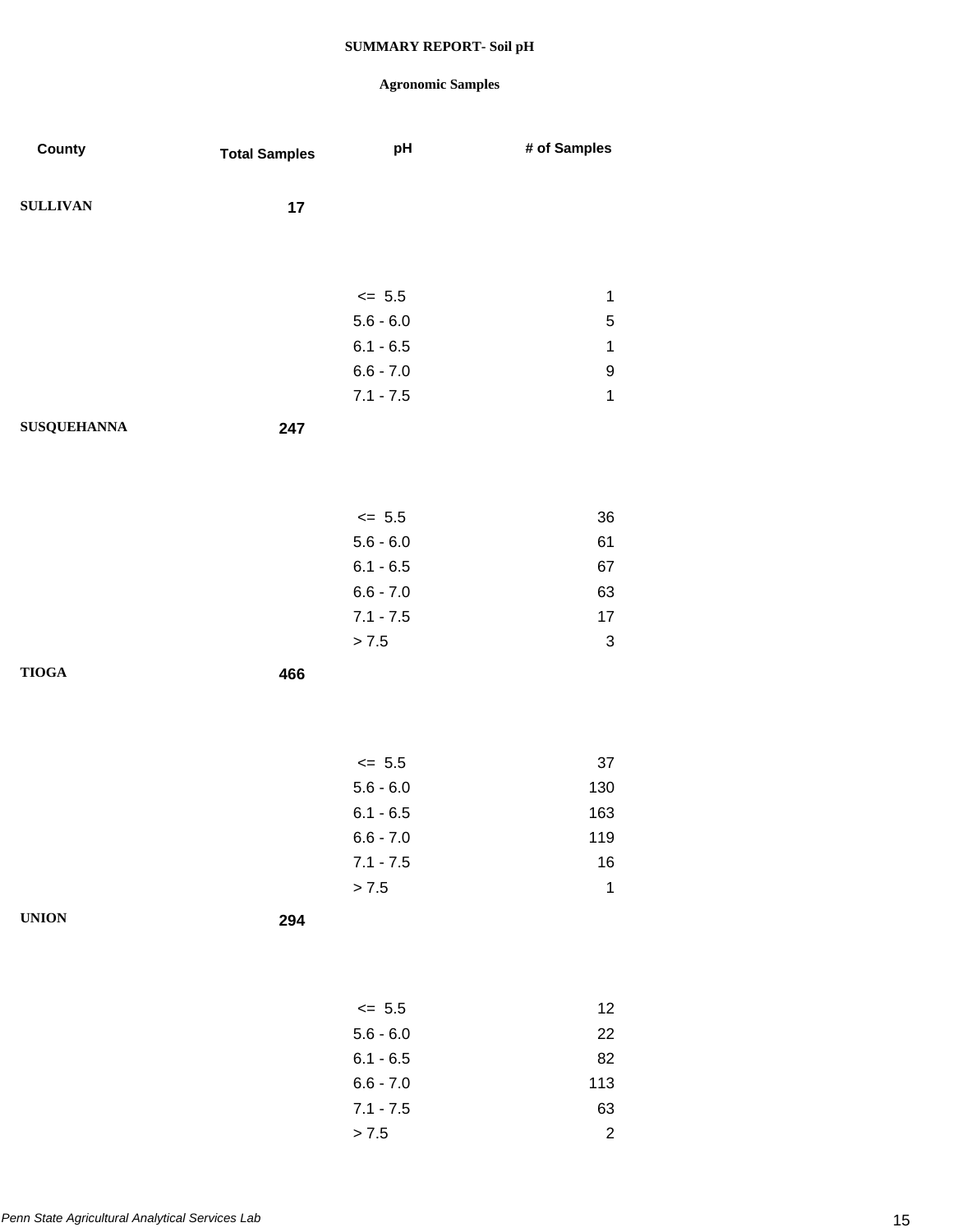| County            | <b>Total Samples</b> | pH          | # of Samples              |
|-------------------|----------------------|-------------|---------------------------|
| <b>VENANGO</b>    | 46                   |             |                           |
|                   |                      |             |                           |
|                   |                      | $\leq$ 5.5  | 16                        |
|                   |                      | $5.6 - 6.0$ | 12                        |
|                   |                      | $6.1 - 6.5$ | 12                        |
|                   |                      | $6.6 - 7.0$ | $\overline{\mathbf{4}}$   |
|                   |                      | $7.1 - 7.5$ | $\mathbf{1}$              |
|                   |                      | > 7.5       | $\mathbf 1$               |
| <b>WARREN</b>     | 104                  |             |                           |
|                   |                      |             |                           |
|                   |                      | $\leq$ 5.5  | 15                        |
|                   |                      | $5.6 - 6.0$ | 36                        |
|                   |                      | $6.1 - 6.5$ | 35                        |
|                   |                      | $6.6 - 7.0$ | 15                        |
|                   |                      | $7.1 - 7.5$ | $\ensuremath{\mathsf{3}}$ |
| <b>WASHINGTON</b> | 332                  |             |                           |
|                   |                      |             |                           |
|                   |                      | $\leq$ 5.5  | 48                        |
|                   |                      | $5.6 - 6.0$ | 71                        |
|                   |                      | $6.1 - 6.5$ | 112                       |
|                   |                      | $6.6 - 7.0$ | 75                        |
|                   |                      | $7.1 - 7.5$ | 20                        |
|                   |                      | > 7.5       | $\,6$                     |
| <b>WAYNE</b>      | 87                   |             |                           |
|                   |                      |             |                           |
|                   |                      | $\leq$ 5.5  | 14                        |
|                   |                      | $5.6 - 6.0$ | 19                        |
|                   |                      | $6.1 - 6.5$ | 17                        |
|                   |                      | $6.6 - 7.0$ | 24                        |
|                   |                      | $7.1 - 7.5$ | 12                        |
|                   |                      | $> 7.5$     | $\mathbf{1}$              |